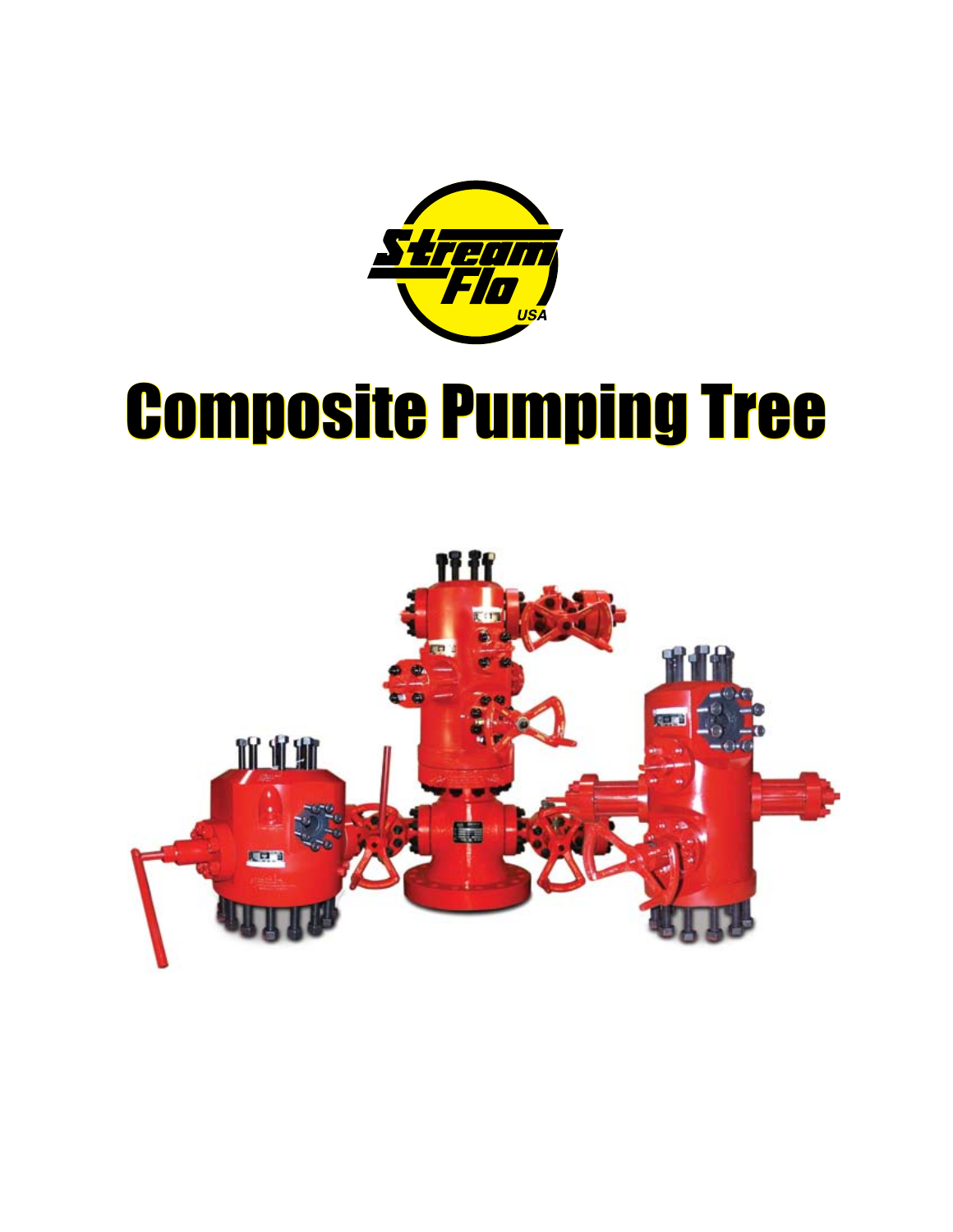# **Compact Solid**



Since 1962, Stream-Flo Industries Ltd. has been a leader and innovator in the oilfield sector. Stream-Flo's first wellhead and oilfield products were marketed in response to a need for high quality products made to perform and endure in the most demanding environments.

Stream-Flo continues to be a world industry leader through continuous product development, backed by professional engineers, designers and technicians. Together, they develop, design and produce leadingedge solutions and quality products to make Stream-Flo Industries Ltd. an internationally recognized leader in the wellhead industry.

Stream-Flo's Crown Composite Pumping Tree (CPT) combines the tubing head adapter, production blow out preventer (BOP), pumping tee and studded top connection into one solid compact unit. This new design is compact, solid and secure, providing distinct advantages over traditional christmas tree arrangements.



Reduced Height Saves You Time and Money The Crown CPT is approximately 50% shorter than the standard threaded components, giving easy access to the stuffing box and top drive motor mounted above the wellhead.

The reduced height also makes access for servicing the top drive much easier, slashing service time and cutting maintenance costs. Plus, the reduced height eliminates misalignment often experienced with threaded or welded assemblies of the previous standard.

Eliminates Vibration Failures A studded connection is provided at the top of the Crown CPT to support the motor used in progressive cavity pumping (PCP) applications. The solid compact design also helps to reduce vibration of the tree associated with PCP drive units which often leads to premature stuffing box wear.

Patented Design Five patents and patents pending have been awarded to Stream-Flo's unique and innovative Crown CPT design. Our commitment to ongoing research and development ensures that our customers receive leadingedge products, today and in the future.

Custom Designs Available Custom designs are available, including multi-string completions, combination progressive cavity pump and electrical submersible pump, coil tubing side-entry access and extreme environment applications.

New and More Versatile Ram Design Stream-Flo rams are designed to fit a specific or range of rod diameters from 0 to 1½", or to seal blind with no rod. Rams provide improved shut-off characteristics for low-working pressures and for fullworking pressures up to 3000 psi.

A full range of metal materials is available for standard, low temperatures, high temperature and NACE applications. Rubber components are supplied as per the materials listed.

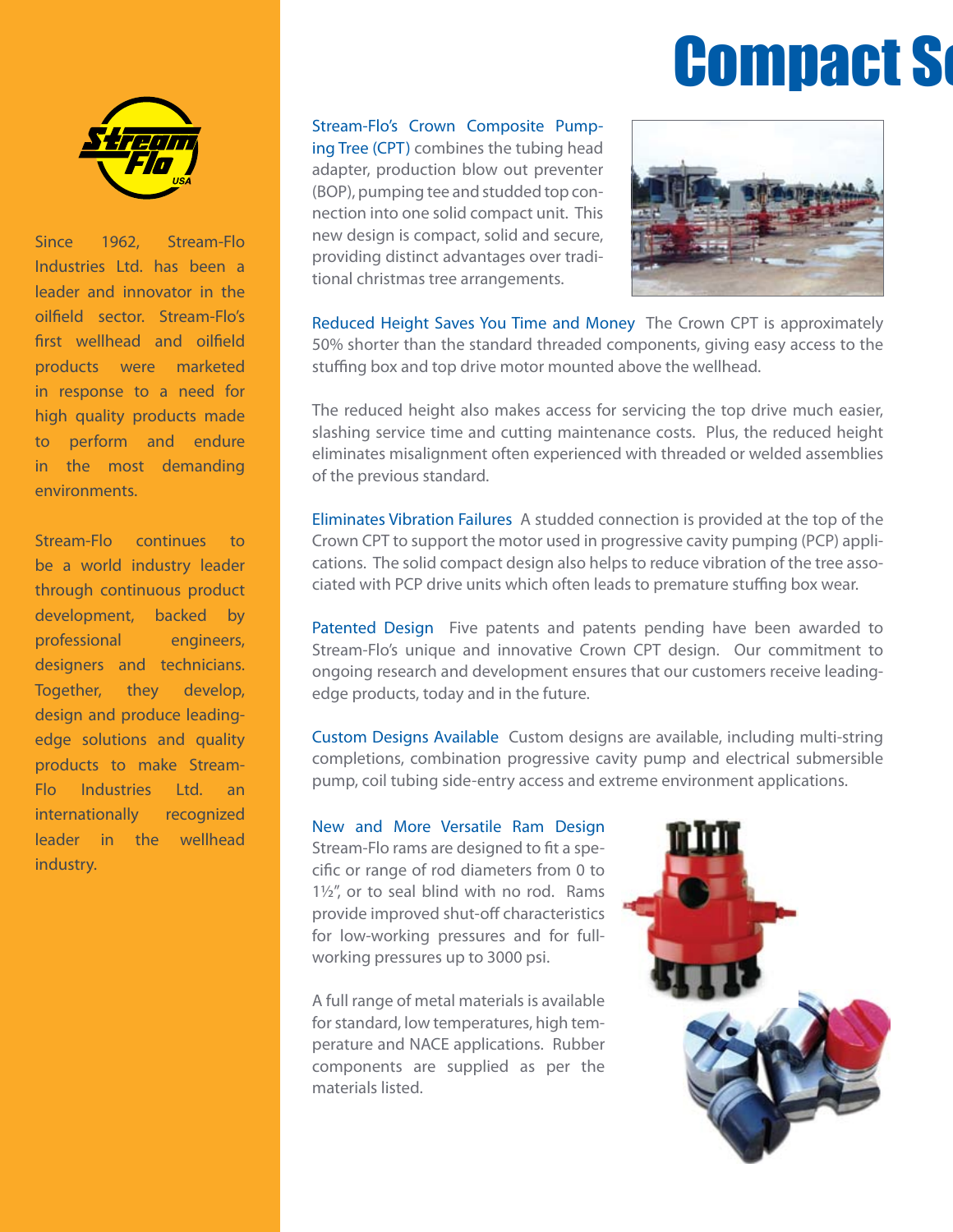# **olid Secure**

| Polymer                            | Characteristics         | <b>Temp Range</b>                  |
|------------------------------------|-------------------------|------------------------------------|
| <b>NBR</b>                         | excellent resistance to | $-40^\circ$ to 275 $^\circ$ F      |
| (Nitrile)                          | petroleum fluids        | -40° to 135° C                     |
| <b>HSN</b> (Highly                 | improved chemical       | $-40^\circ$ to 300 $^\circ$ F      |
| <b>Saturated Nitrile)</b>          | resistance              | -40 $^{\circ}$ to 149 $^{\circ}$ C |
| Fluorocarbon (Viton <sup>1</sup> ) | increased chemical and  | $-20^\circ$ to $400^\circ$ F       |
|                                    | heat resistance         | -29 $^{\circ}$ to 204 $^{\circ}$ C |
| TFE/P $(Aflas2)$                   | wider range of chemical | $-23^\circ$ to 450 $^\circ$ F      |
|                                    | and heat resistance     | -31° to 232° C                     |
| PTFE (Teflon <sup>3</sup> )        | vastly improved         | $-50^\circ$ to 450 $^\circ$ F      |
|                                    | chemical resistance     | -46° to 232° C                     |

*1 Registered trademark of DuPont Dow Elastomers*

*2 Registered trademark of the Asahi Glass Company*

*3 Registered trademark of DuPont Company*

### Manual BOP Designs

*Type R* Basic manually-operated design available with patented rams for pressure up to 2000 psi, steel-reinforced rams for pressures up to 3000 psi, low pressure rams for pressure up to 1500 psi, and sealing on rods from 1 to 1½" in diameter. *Type B* Pressure-balanced design for improved operations of rams with high production pressure up to 3000 psi.

**Type C** For high-temperature applications, this design is easy to operate and uses a combination of metallic and non-elastomeric materials in the ram construction. This model will withstand temperatures up to 650° F and pressure conditions up to 3000 psi.

**Type D** The oval-shaped ram design allows a further reduction in the overall height. Pressure-balanced design for pressures up to 3000 psi.

**Type EM** Manual operated design for critical environments where elastomers can't survive. Seals are PTFE-based for both the end cap seals to atmosphere and the vertical bore (well control) seal on the polished rod. The manual end cap uses stick packing to energize v-shaped (PTFE) stem packing. Pressure-balance ram design for pressures up to 1500 psi.

### Hydraulic BOP Designs

**Type H** Hydraulically/manually operated design is available with patented rams for pressures up to 2000 psi, steel-reinforced rams for pressures up to 3000 psi, low-pressure rams for pressures up to 1500 psi, and sealing on rods from 0 to 1½" in diameter.

*Type EH* Hydraulically/manually operated design for critical environments where elastomers can't survive. Seals are PTFE based for both the face plate seals to atmosphere and the vertical bore (well control) seal on the polished rod. The external hydraulic actuator can be removed under well pressure for maintenance or replacement. Pressure-balance ram design for pressures up to 1500 psi.



## Basic Specifications

Api 6A Sizes:

- $\frac{2^{1}}{16}$  to 13<sup>5</sup>/18" bottom
- $2^{1/16}$ " to  $5^{1/8}$ " top

Pressure Ratings:

• 1500 to 3000 psi

Trims:

- carbon steel
- stainless steel
- corrosion-resistant alloys
- overlays

#### Specification Compliances:

- ISO 9001
- API 6A & Q1
- NACE MR-01-75

Temperature:

• ranges up to 650°F

**Applications** 

- artificial lift
- progressive cavity pump
- conventional beam pumping
- high water cut, low production oil wells
- low production oil wells with entrained sand